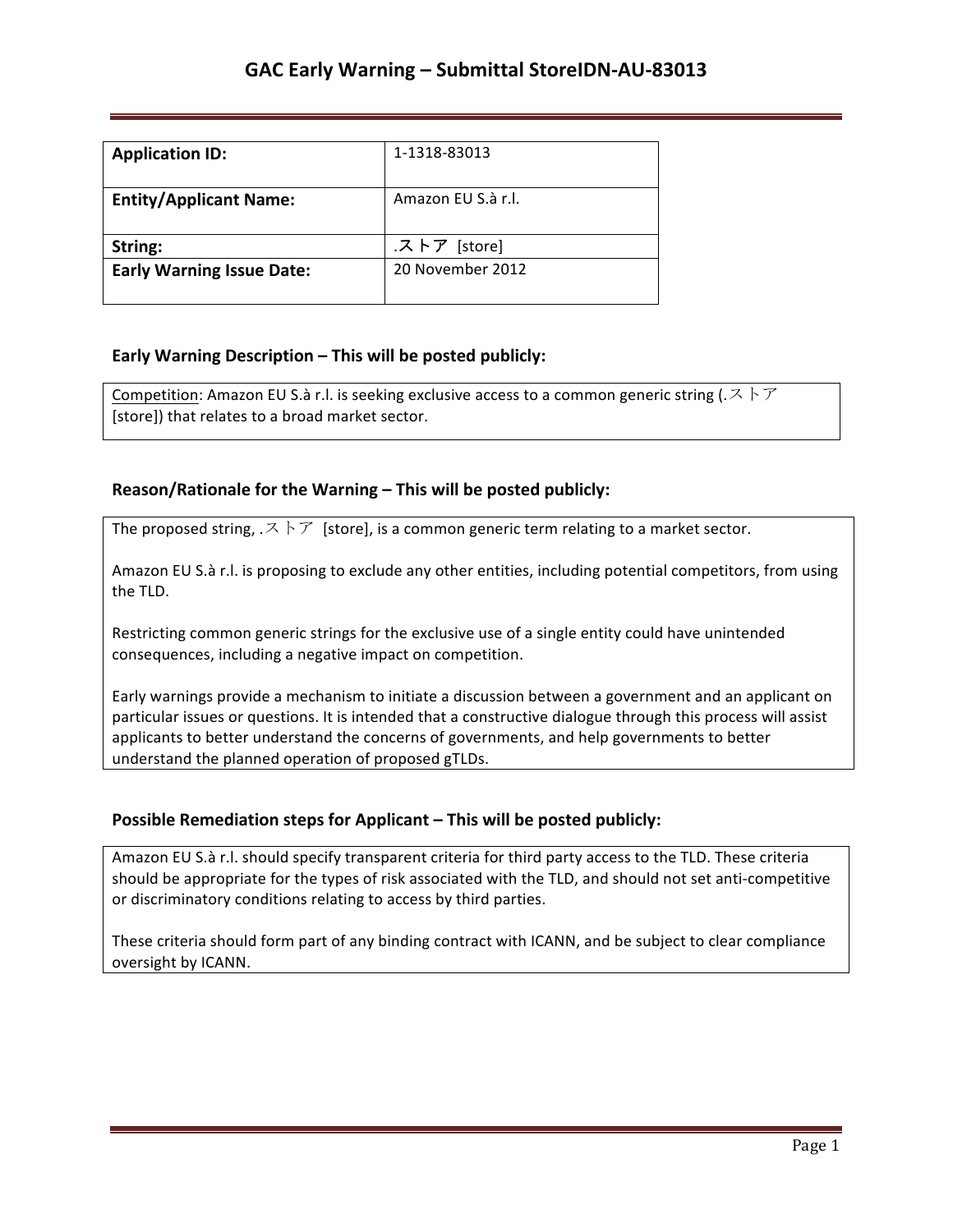### **Further Notes from GAC Member(s) (Optional) – This will be posted publicly:**

This Early Warning is from the Department of Broadband, Communications and the Digital Economy (DBCDE), on behalf of the Australian Government. In the first instance, communications and responses to this early warning should be emailed to gacearlywarning@gac.icann.org, with the text "Australian EW" and the application ID in the subject field.

# **INFORMATION FOR APPLICANTS**

# **About GAC Early Warning**

The GAC Early Warning is a notice only. It is not a formal objection, nor does it directly lead to a process that can result in rejection of the application. However, a GAC Early Warning should be taken seriously as it raises the likelihood that the application could be the subject of GAC Advice on New gTLDs or of a formal objection at a later stage in the process. Refer to section 1.1.2.4 of the Applicant Guidebook (http://newgtlds.icann.org/en/applicants/agb) for more information on GAC Early Warning.

## **Instructions if you receive the Early Warning**

**ICANN** strongly encourages you work with relevant parties as soon as possible to address the concerns voiced in the GAC Early Warning.

### **Asking questions about your GAC Early Warning**

If you have questions or need clarification about your GAC Early Warning, please contact gacearlywarning@gac.icann.org. As highlighted above, ICANN strongly encourages you to contact gacearlywarning@gac.icann.org as soon as practicable regarding the issues identified in the Early Warning. 

### **Continuing with your application**

If you choose to continue with the application, then the "Applicant's Response" section below should be completed. In this section, you should notify the GAC of intended actions, including the expected completion date. This completed form should then be sent to gacearlywarning@gac.icann.org. If your remediation steps involve submitting requests for changes to your application, see the change request process at http://newgtlds.icann.org/en/applicants/customer-service/change-requests.

In the absence of a response, ICANN will continue to process the application as submitted.

### **Withdrawing your application**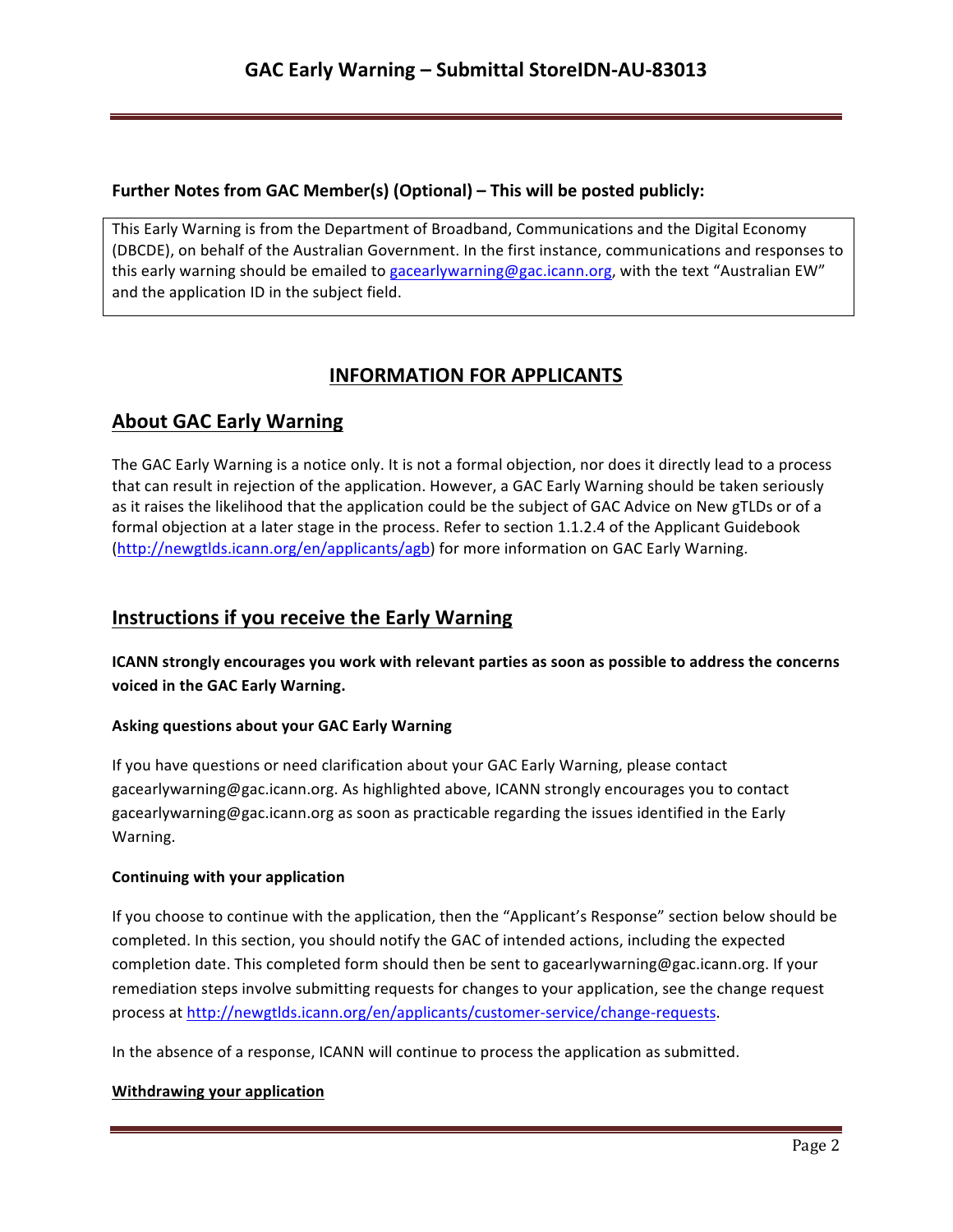# GAC Early Warning - Submittal StoreIDN-AU-83013

If you choose to withdraw your application within the 21-day window to be eligible for a refund of 80% of the evaluation fee (USD 148,000), please follow the withdrawal process published at http://newgtlds.icann.org/en/applicants/customer-service/withdrawal-refund. Note that an application can still be withdrawn after the 21-day time period; however, the available refund amount is reduced. See section 1.5 of the Applicant Guidebook.

For questions please contact: **gacearlywarning@gac.icann.org** 

### **Applicant Response:**